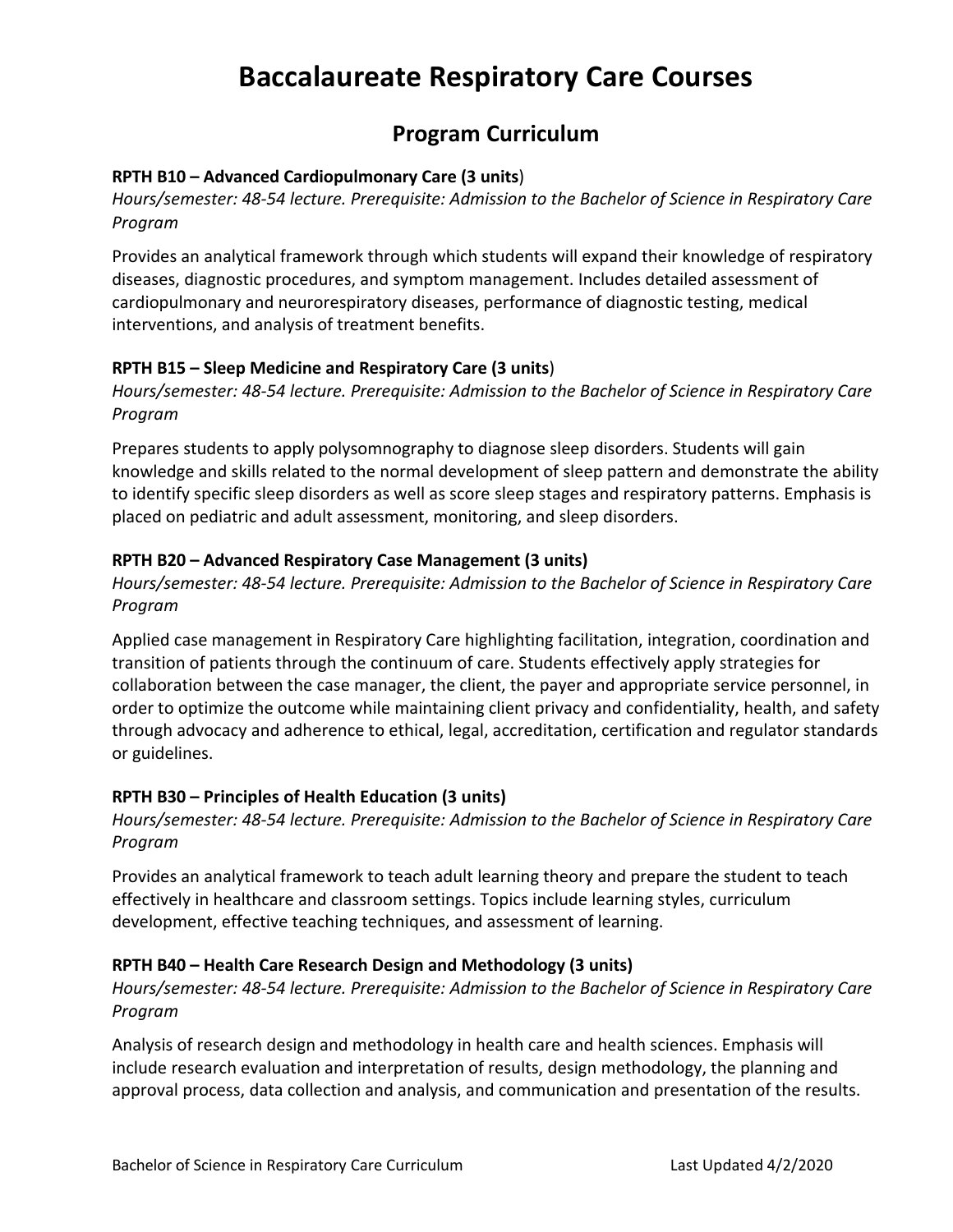# **RPTH B50 – Respiratory Care Leadership and Management I (3 units)**

*Hours/semester: 48-54 lecture. Prerequisite: Admission to the Bachelor of Science in Respiratory Care Program* 

Leadership and management theories in effective practices in the healthcare setting. Organizational structure of current healthcare models are discussed. Emphasis is placed on development of skills in leadership, communication, time management, problem solving, motivation and other critical competencies. Specific attention is focused on the role of leadership, along with specific functions and operations, in a Respiratory Care Department.

# **RPTH B52 – Respiratory Care Leadership and Management II (3 units)**

*Hours/semester: 48-54 lecture. Prerequisite: Admission to the Bachelor of Science in Respiratory Care Program* 

Application of advanced level of skills learned in Respiratory Care Leadership and Management I through case based model approach in various aspects of providing respiratory health care management. Students will identify and apply strategic models to analyze problems, formulate solutions, and make sound decisions.

#### **RPTH B60 – Advanced Neonatal and Pediatric Respiratory Care (3 units)**

*Hours/semester 24.0-27.0 Lecture hours; and 24.0-27.0 Lab hours Prerequisite: Admission to the Bachelor of Science in Respiratory Care Program* 

Advanced concepts of neonatal and pediatric respiratory care. Emphasis placed on neonatal and pediatric pathophysiology and on specific therapeutic needs of neonates and children. Students will demonstrate competence in assessment skills, formulation of treatment plans, and application of specific respiratory care modalities for neonatal and pediatric patients.

# **RPTH B90 – Respiratory Care Capstone Project (4 units)**

*Hours/semester: 128.0 Field Experience Hours. Prerequisite: RPTH B10, with a minimum grade of C and RPTH B20 with a minimum grade of C and RPTH B30 with a minimum grade of C and RPTH B40 with a minimum grade of C and RPTH B50 with a minimum grade of C.* 

Capstone course in Respiratory Care focused in areas of advanced cardiopulmonary respiratory care, leadership and management, case management, research, education, or other special area of interest. Student will identify and complete a project applying knowledge and skills learned in the program. Projects will be developed in collaboration with faculty and community members and are aligned with student area of interest. Transfer credit: CSU.

# **COUN B10 – Multicultural Human Relations (3 units)**

Hours/semester: 48-54 lecture. Prerequisite: Admission to the Bachelor of Science in Respiratory Care Program

Designed to engage students in an evolving process of developing greater self and cultural awareness that will help inform how we work with communities specific to various professional settings. Examination of various intersectionalities such as ethnicity, gender, class, sexual orientation, and generational identity and the effects that the dynamics of power and privilege have on systemic oppression. Also utilizes a psychosocial perspective to explore various theoretical frameworks that strive for greater cultural competency throughout their professional development.